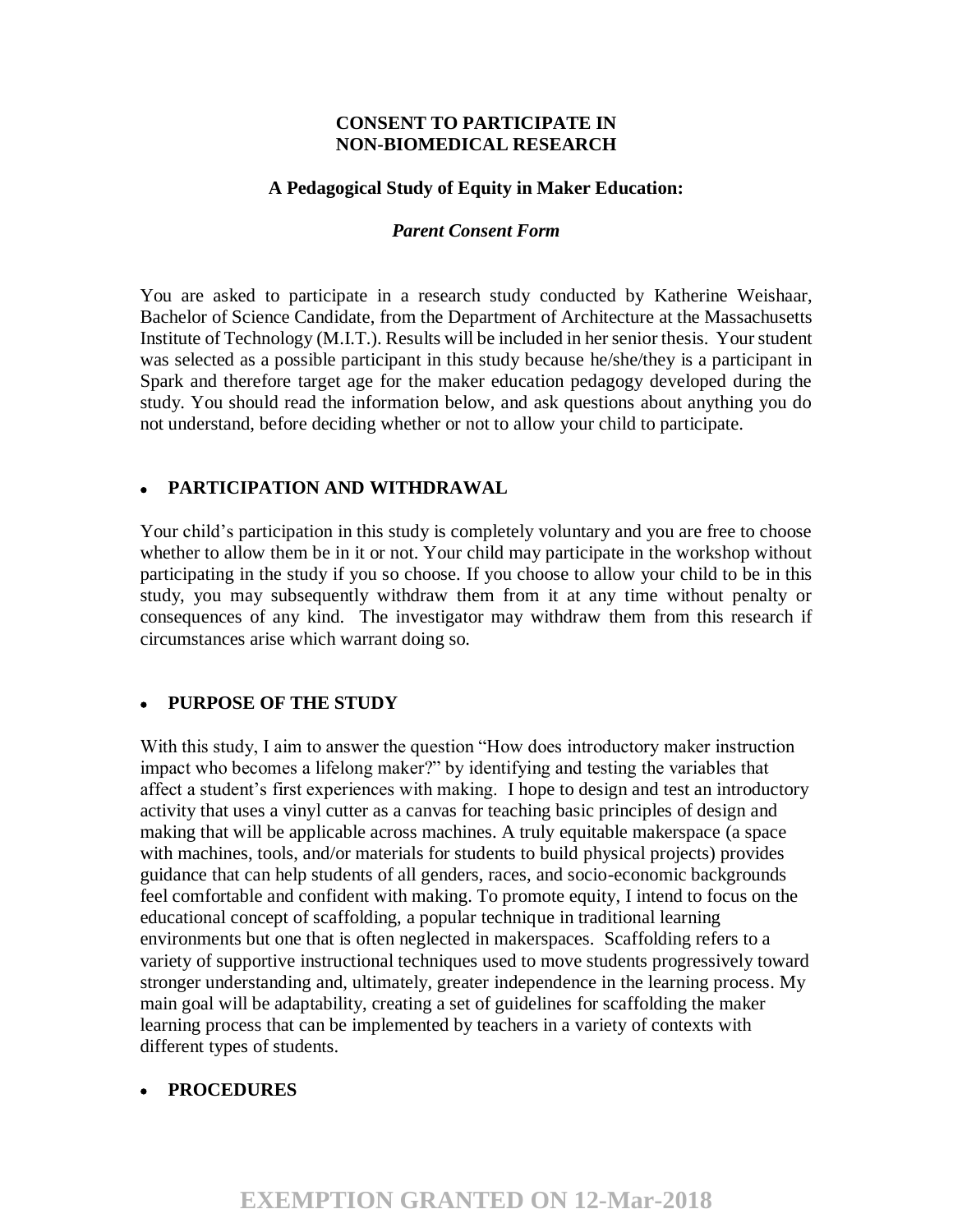If you volunteer your child to participate in this study, we would ask them to do the following things:

- 1. Complete a short (2-5 minute) survey about their identity as a maker and how they understand making/fabrication.
- 2. Participate in a two-hour workshop offered as a class in MIT Spark that will teach them basic digital fabrication concepts and techniques.
- 3. Design and fabricate a small paper lantern using a vinyl cutter.
- 4. Complete another short survey at the end of the workshop.

# • **POTENTIAL RISKS AND DISCOMFORTS**

Your child will not face any significant risk beyond what they would normally experience by participating in Spark. They will be asked to take a short survey which could possibly make them uncomfortable, but the questions are limited to their understanding of making and themselves as makers as well as basic demographic questions, so we do not anticipate significant discomfort. All questions will be optional, and students will be told not to answer anything that makes them feel uncomfortable.

## • **POTENTIAL BENEFITS**

Your child will benefit from this study by getting to take part in a Spark class that is based on significant amount of research and planning. Your child will also be adding to existing knowledge about the best ways to teach maker skills to students their age.

## • **PAYMENT FOR PARTICIPATION**

Subjects will not be financially compensated for participation in this study.

## • **CONFIDENTIALITY**

Any information that is obtained in connection with this study and that can be identified with you will remain confidential and will be disclosed only with your permission or as required by law. In addition, your information may be reviewed by authorized MIT representatives to ensure compliance with MIT policies and procedures.

Personal data collected will include the results of a survey about your child's maker identity and basic demographic information, observations during the workshop, and photographs of student work. Photographs of students will not be collected. Student names will only be collected through consent forms and will not be directly connected to any data. If your child is directly referenced in the thesis, a pseudonym will be used.

# **EXEMPTION GRANTED ON 12-Mar-2018**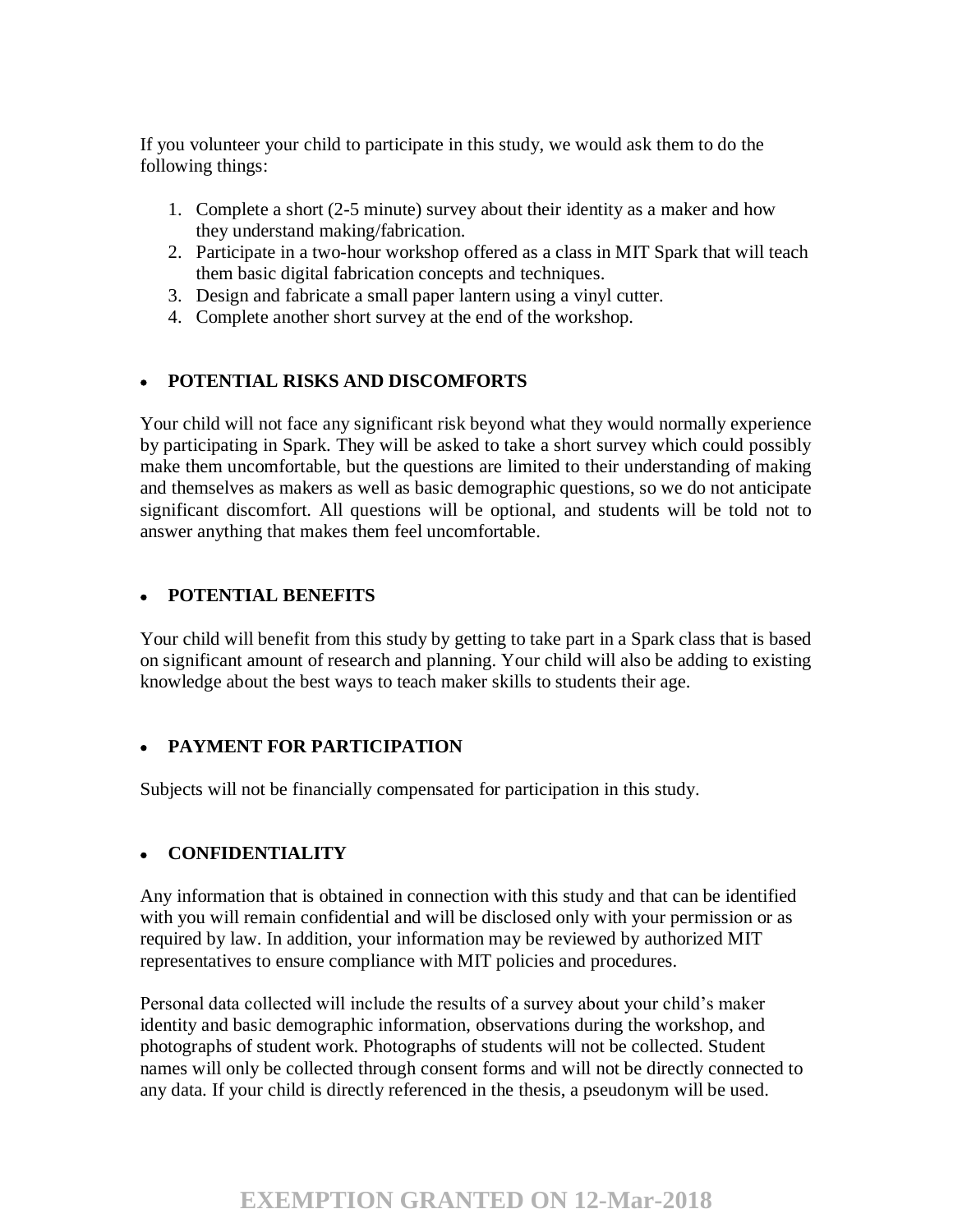All data and information will be kept by the student investigator, and data not used in the thesis will be destroyed after the thesis defense in May 2018.

All survey questions and direct questions asked during the workshop will be voluntary, and your child will be notified thusly through their minors' assent form as well as on the survey itself.

# • **IDENTIFICATION OF INVESTIGATORS**

If you have any questions or concerns about the research, please feel free to contact

Katherine Weishaar – katew@mit.edu - 301-928-8323 – Student Investigator Cherie Abbanat – abbanat@mit.edu - 617-320-1136 – Faculty Sponsor

## • **EMERGENCY CARE AND COMPENSATION FOR INJURY**

If you feel you have suffered an injury, which may include emotional trauma, as a result of participating in this study, please contact the person in charge of the study as soon as possible.

In the event you suffer such an injury, M.I.T. may provide itself, or arrange for the provision of, emergency transport or medical treatment, including emergency treatment and follow-up care, as needed, or reimbursement for such medical services. M.I.T. does not provide any other form of compensation for injury. In any case, neither the offer to provide medical assistance, nor the actual provision of medical services shall be considered an admission of fault or acceptance of liability. Questions regarding this policy may be directed to MIT's Insurance Office, (617) 253-2823. Your insurance carrier may be billed for the cost of emergency transport or medical treatment, if such services are determined not to be directly related to your participation in this study.

## • **RIGHTS OF RESEARCH SUBJECTS**

You are not waiving any legal claims, rights or remedies because of your participation in this research study. If you feel you have been treated unfairly, or you have questions regarding your rights as a research subject, you may contact the Chairman of the Committee on the Use of Humans as Experimental Subjects, M.I.T., Room E25-143B, 77 Massachusetts Ave, Cambridge, MA 02139, phone 1-617-253 6787.